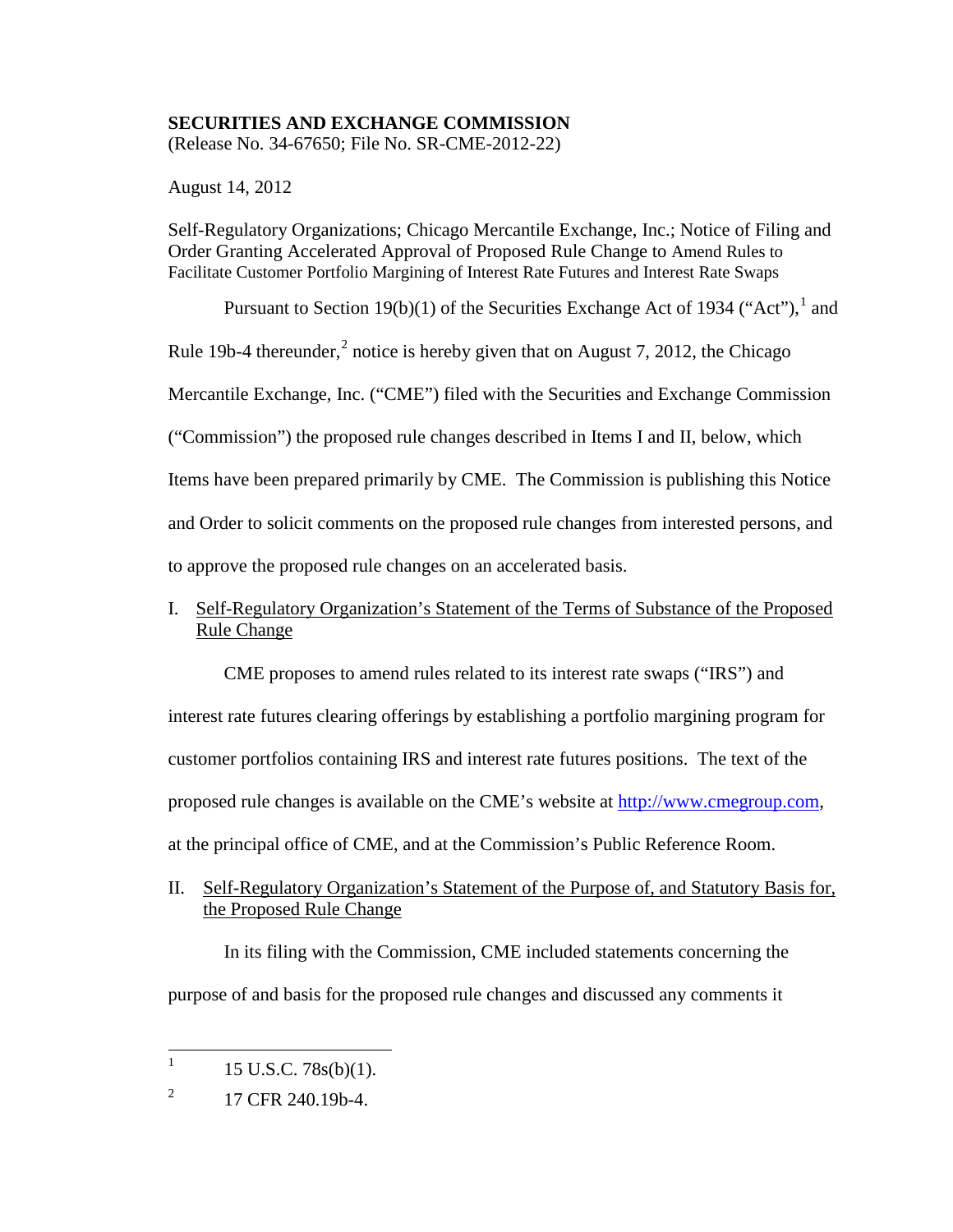received on the proposed rule changes. The text of these statements and comments may be examined at the places specified in Item III below. CME has prepared summaries, set forth in sections A, B, and C below, of the most significant aspects of these statements.<sup>[3](#page-1-0)</sup>

## A. Self-Regulatory Organization's Statement of the Purpose of, and Statutory Basis for, the Proposed Rule Change

## 1. Purpose of the Proposed Rule Change

CME is registered as a derivatives clearing organization with the Commodity Futures Trading Commission ("CFTC"), and currently operates a substantial business clearing both IRS and interest rate futures contracts. The changes that are the subject of this filing are proposed rules that would establish a portfolio margining program for customer portfolios containing cleared IRS and interest rate futures positions. More specifically, the proposed rule amendments consist of revisions to CME Rule 8G831 (Commingling of Eligible Futures and Swaps Positions) and certain corresponding changes to the CME IRS Clearing House Manual of Operations.

CME believes the rule changes will benefit customers and the overall derivatives markets by: (1) enabling customers who clear trades through CME to obtain the benefit of margin offsets between interest rate futures and IRS, thus reducing their trading costs and allowing for more efficient capital usage; (2) improving the efficiency and effectiveness of risk management; and (3) encouraging greater utilization of clearing, thereby facilitating systemic risk reduction.

CME notes that it has also submitted the proposed rule changes that are the subject of this filing to its primary regulator, the CFTC, in CME Submission 12-151, and

<span id="page-1-0"></span><sup>&</sup>lt;sup>3</sup> The Commission has modified the text of the summaries provided by CME.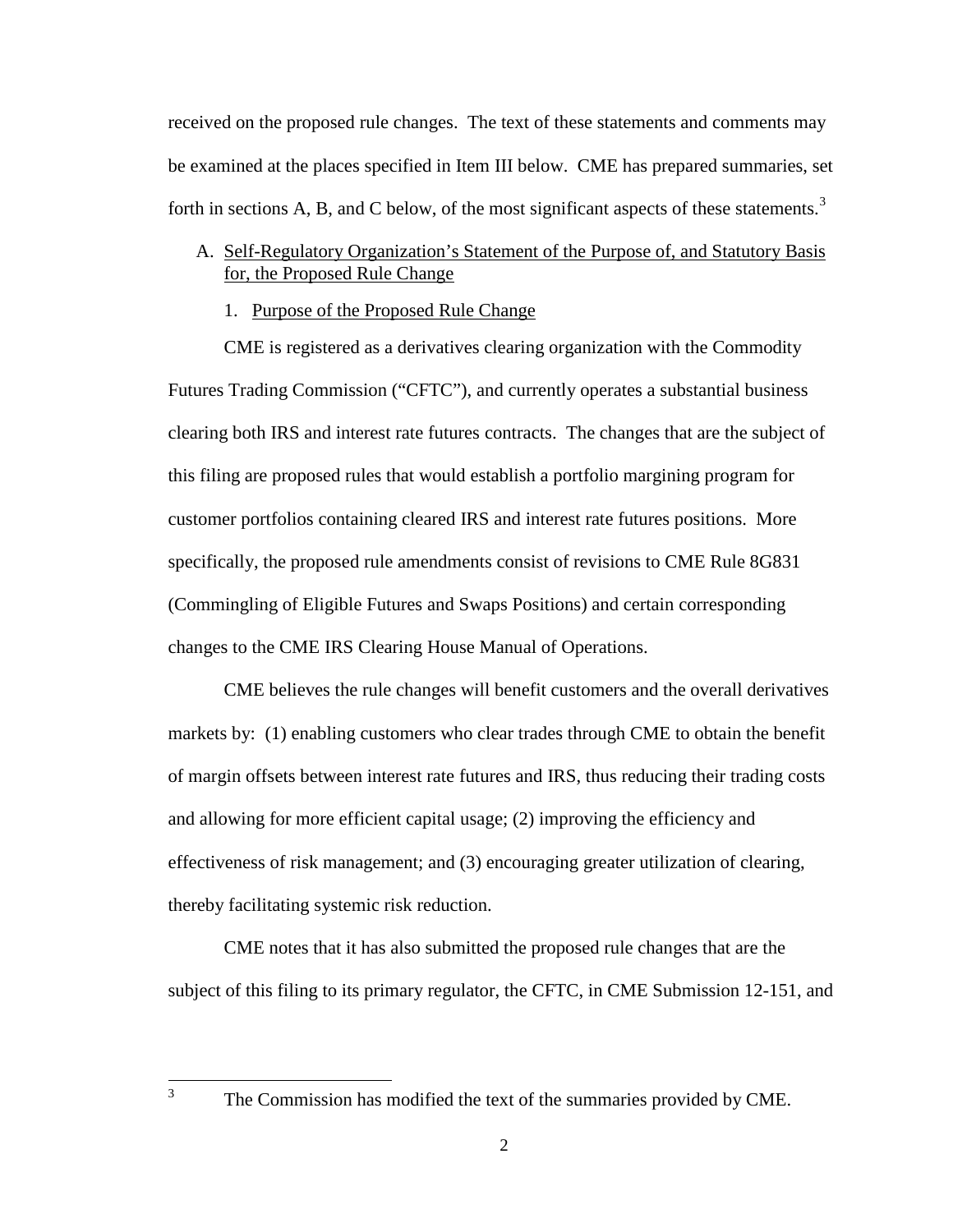is awaiting the CFTC's approval for the proposal.<sup>[4](#page-2-0)</sup> As described below, CME believes there is good cause for the Commission to grant approval for the proposed rule changes on an accelerated basis by August 31, 2012 to ensure the proposed rule changes can be implemented immediately when CFTC approval is obtained.

### a. CME's Proposed Portfolio Margining Program for Eligible Interest Rate Futures Products and IRS; Commingling of Related Positions

CME has considerable experience clearing and managing the risks of interest rate futures, and has been clearing IRS since October 2010. CME notes that it previously implemented a portfolio margining program for interest rate futures and IRS products in proprietary or "house" accounts of clearing member firms.<sup>[5](#page-2-1)</sup>

### i. *Eligible Products*

CME's IRS offering currently includes seven currencies—*viz.*, USD, EUR, GBP, CAD, AUD, JPY, and CHF—each with varying contract attributes. CME identified the following interest rate futures that will initially be eligible for commingling with IRS in CFTC 4d(f) accounts (*i.e.*, customer cleared swaps accounts): Eurodollar Futures and Treasury Futures, including U.S. Treasury Bonds and 2-, 5- and 10-Year Treasury Notes. These particular futures products were identified as eligible for commingling based on their exposure to similar or correlated risk factors as IRS, thus allowing for margin offsets. In accordance with the proposed amendments to Rule 8G831, interest rate futures may be commingled with IRS in 4d(f) accounts only if the futures are risk reducing.

<span id="page-2-0"></span><sup>&</sup>lt;sup>4</sup> CFTC rules permit self-regulatory organizations like CME voluntarily to request approval of proposed rule changes. See 17 CFR 40.5.

<span id="page-2-1"></span><sup>5</sup> See SR-CME-2012-05, Securities Exchange Act Release No. 34-66641 (Mar. 21, 2012), 77 FR 18288 (Mar. 27, 2012).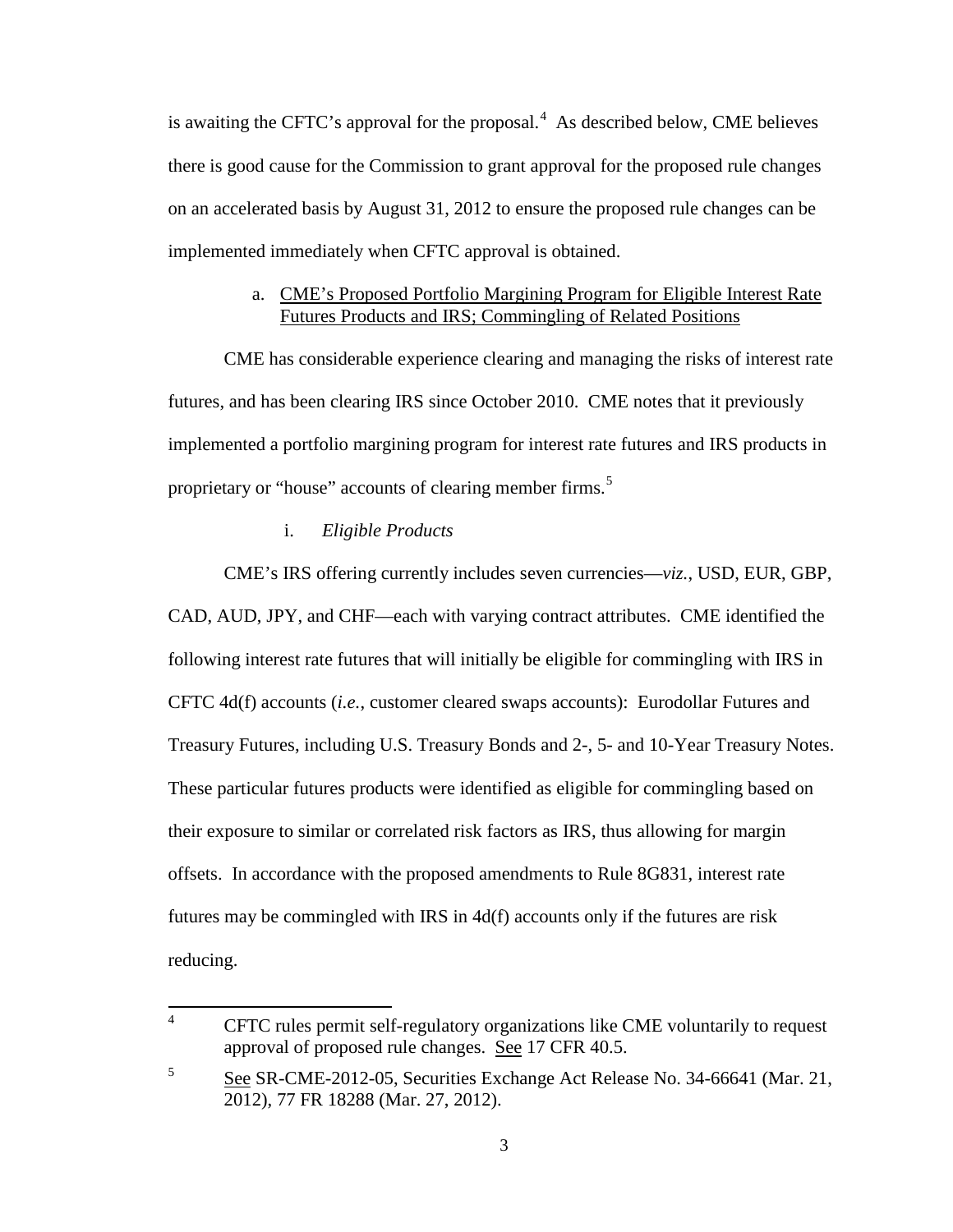#### ii. *Clearing Firm Eligibility*

To be permitted to commingle interest rate futures and IRS under CME's program, a clearing firm must be a futures commission merchant ("FCM") registered with the CFTC and an IRS clearing member of CME, and it must also be a clearing member of CME, the Chicago Board of Trade ("CBOT"), or both in order to clear interest rate futures. FCM clearing members must also satisfy minimum regulatory capital requirements under applicable law (including CFTC regulations and CME/CBOT rules) and must also be in compliance with CME's operational and risk-management rules and requirements for IRS and CME/CBOT clearing members.

#### iii. *Margin Methodology*

Pursuant to the proposed changes to CME Rule 8G831, interest rate futures residing with IRS in CFTC 4d(f) accounts held at CME will be subject to the margin model developed by CME for IRS. This model is based on an Historical Value at Risk (HVaR) methodology with Exponentially Weighted Moving Average (EWMA) volatility forecasting. CME's margin model for IRS covers at least 99 percent of potential losses over any five-day period in a large universe of portfolios, covering 99 percent of market moves.

HVaR was selected both for its scalability across multiple currencies and its transparency to market participants: it is a standard, well understood model and is easily replicable. CME has enhanced the multi-currency HVaR model to address risks arising from rate risk and foreign exchange conversion risks. The model is designed to mitigate the rate risks created by additional currencies, correlated yield curves, and differing liquidity profiles. The model also takes into account foreign exchange conversion rates

4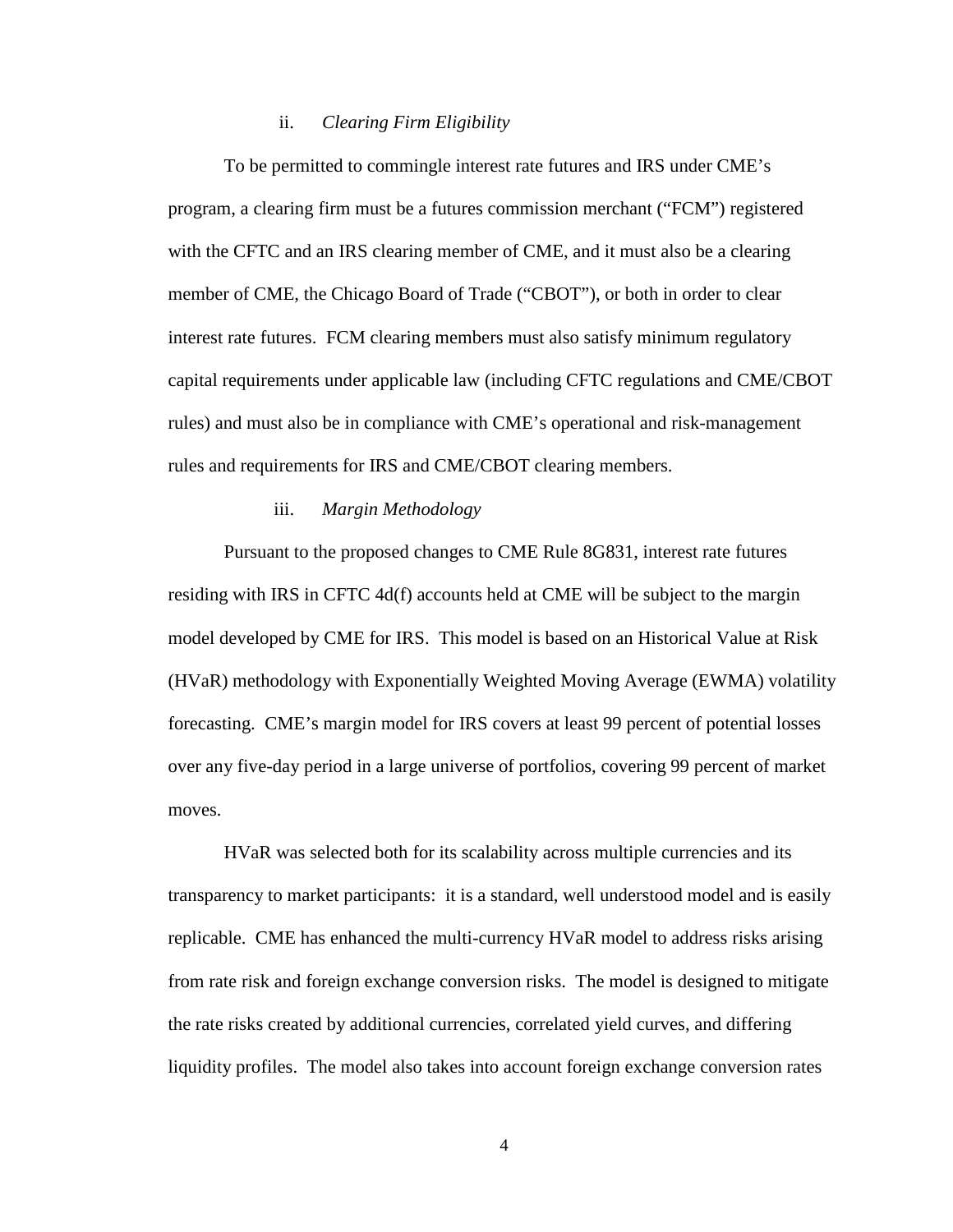and their implication on collateral liquidation for multi-currency losses. In addition, the HVaR model provides margin offsets for multi-currency portfolios.

### iv. *Default Scenarios*

CME has considered issues involved with the default of a clearing member and/or the default by one or more of a clearing member's cleared swaps customers with a commingled account. Because the commingled positions would reside in CFTC 4d(f) accounts, these customer commingled interest rate futures and IRS (and collateral associated therewith) would be part of the customer "cleared swaps" account class under the CFTC's Part 190 Bankruptcy Rules. This means these positions would be treated in accordance with the CFTC's Part 22 regulations providing for legal segregation of customer funds with operational commingling, which become effective on November 8, 2012.

Any default by an IRS clearing member—including a default involving customer commingled positions—would also be governed by CME's rules and default management procedures for IRS (including CME Rules 8G802, 8G814, and 8G975). These rules and procedures are based on input from IRS clearing members and market participants, as well as CME's depth of default management experience from many years as a derivatives clearing house. CME's default management rules and procedures are reviewed and updated as circumstances warrant. CME Clearing makes these updates in consultation with the CME IRS Risk Committee and the CME IRS Default Management Committee.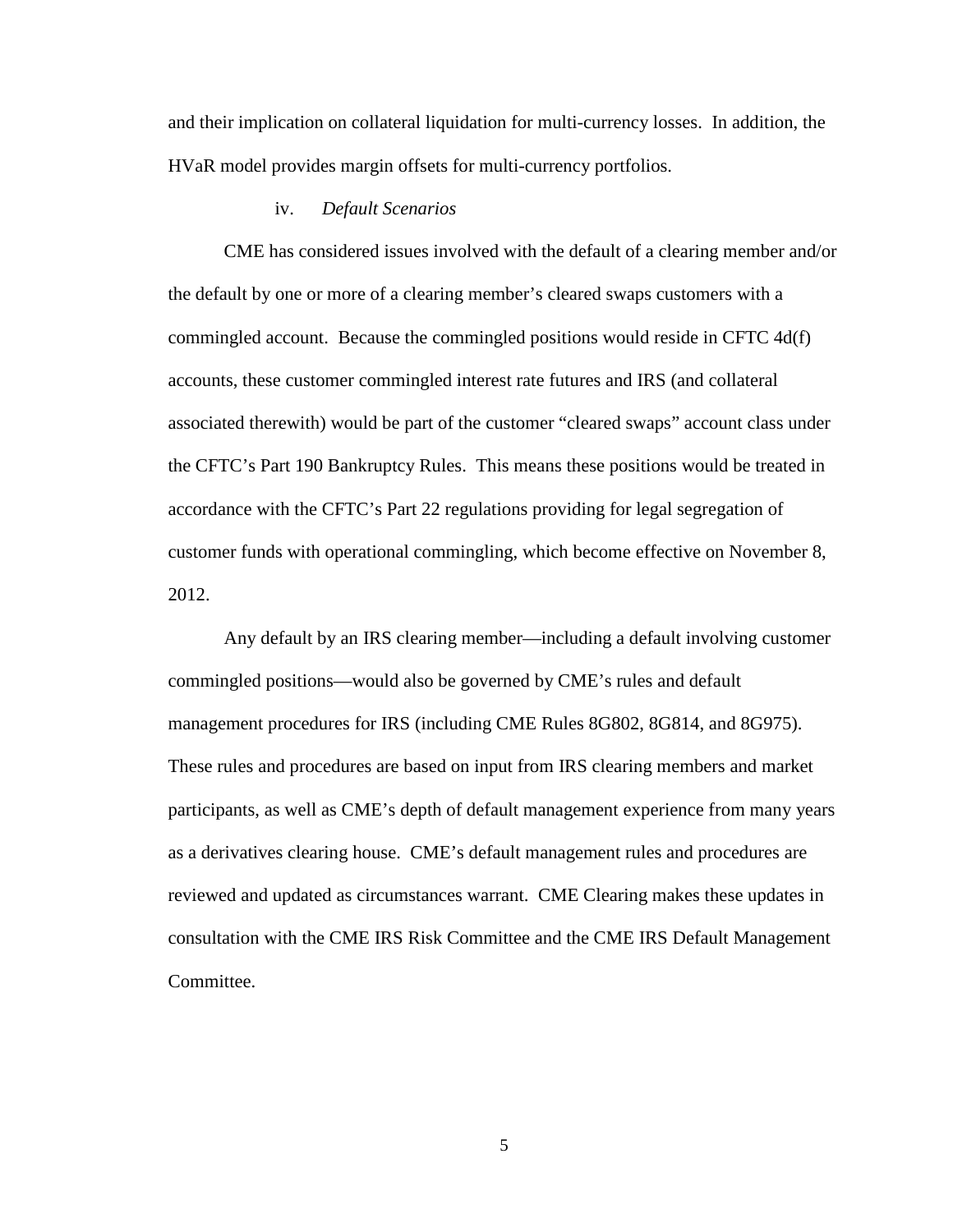### 2. Statutory Basis

CME believes the proposed rule changes are consistent with the requirements of the Act, including Section 17A, $<sup>6</sup>$  $<sup>6</sup>$  $<sup>6</sup>$  and the rules and regulations thereunder applicable to</sup> CME. CME observes that the proposed rule changes involve improvements and efficiencies that are related to CME's interest rate futures and swap product offerings for investors. Accordingly, CME believes the proposed rule changes will benefit customers in the following ways: (i) by enabling customers who clear trades through CME to obtain the benefit of margin offsets between interest rate futures and IRS, thus reducing their trading costs and allowing for more efficient capital usage; (ii) by improving the efficiency and effectiveness of risk management; and (iii) by encouraging greater utilization of clearing, thereby facilitating systemic risk reduction. CME contends that the proposed changes are designed to promote the prompt and accurate clearance and settlement of securities transactions and derivatives agreements, contracts and transactions; to assure the safeguarding of securities and funds that are in CME's custody or control; and, in general, to help to protect investors and the public interest.

Furthermore, CME points out that the proposed rule changes are limited to the clearing of futures and swaps, and thus relate solely to CME's futures and swaps clearing activities pursuant to its registration as a derivatives clearing organization under the Commodity Exchange Act ("CEA"). CME thus asserts that the proposed rule changes do not significantly affect any of CME's securities clearing operations or any related rights or obligations of CME or persons using such service. CME notes that the policies of the CEA with respect to clearing are comparable to a number of the policies underlying the

<span id="page-5-0"></span> $^{6}$  15 U.S.C. 78q-1.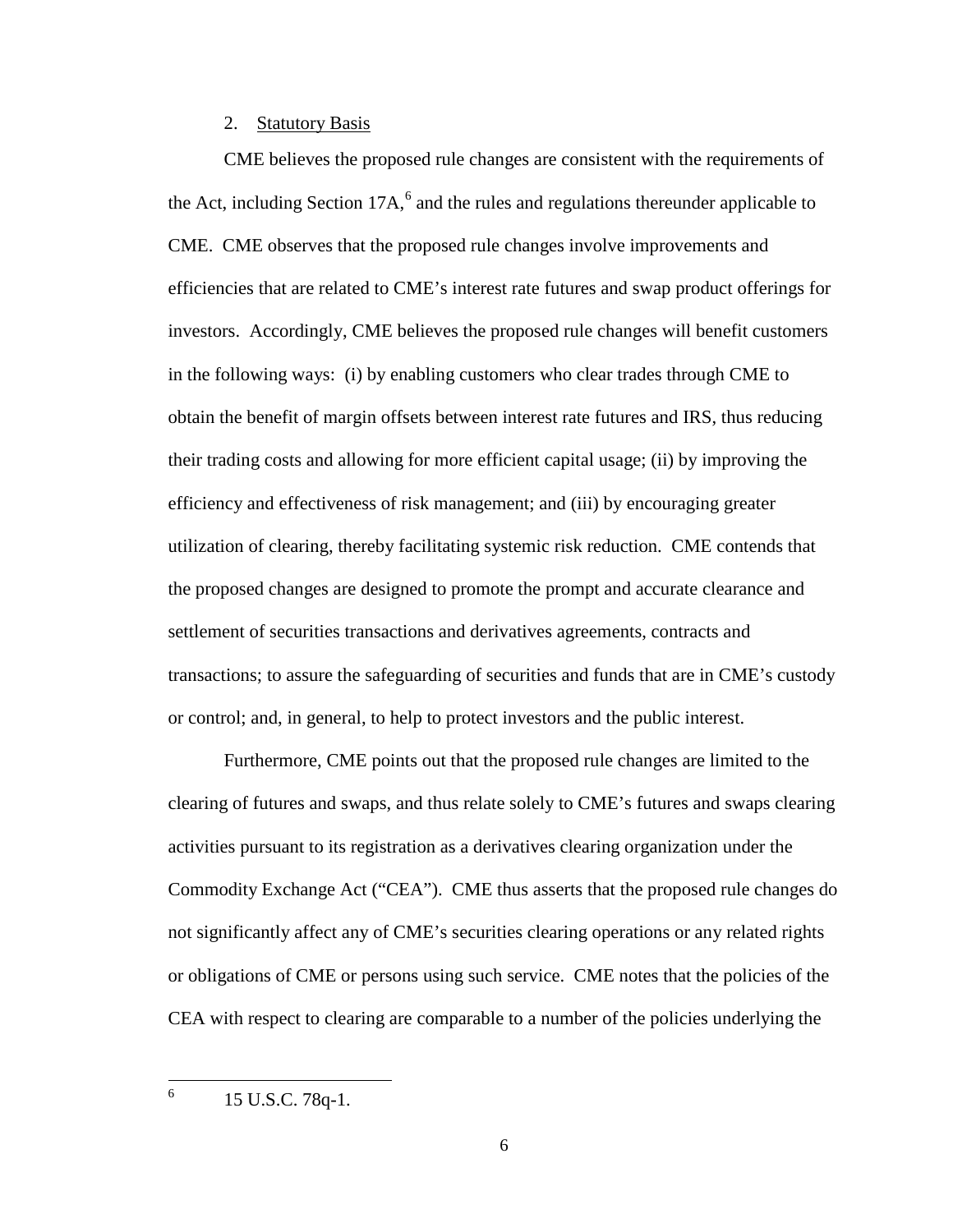Act, such as promoting market transparency for over-the-counter derivatives markets, promoting the prompt and accurate clearance of transactions, and protecting investors and the public interest.

### B. Self-Regulatory Organization's Statement on Burden on Competition

CME does not believe that the proposed rule changes will have any impact, or impose any burden, on competition.

## C. Self-Regulatory Organization's Statement on Comments on the Proposed Rule Change Received from Members, Participants, or Others

CME has not solicited, and does not intend to solicit, comments regarding these proposed rule changes. CME has not received any unsolicited written comments from interested parties.

#### III. Solicitation of Comments

Interested persons are invited to submit written data, views and arguments concerning the foregoing, including whether the proposed rule changes are consistent with the Act. Comments may be submitted by any of the following methods:

- Electronic comments may be submitted by using the Commission's Internet comment form (http://www.sec.gov/rules/sro.shtml), or by sending an e-mail to [rule-comments@sec.gov.](mailto:rule-comments@sec.gov) Please include File No. SR-CME-2012-22 on the subject line.
- Paper comments should be sent in triplicate to Elizabeth M. Murphy, Secretary, Securities and Exchange Commission, 100 F Street, NE, Washington, D.C., 20549-0609.

All submissions should refer to File Number SR-CME-2012-22. To help the Commission process and review your comments more efficiently, please use only one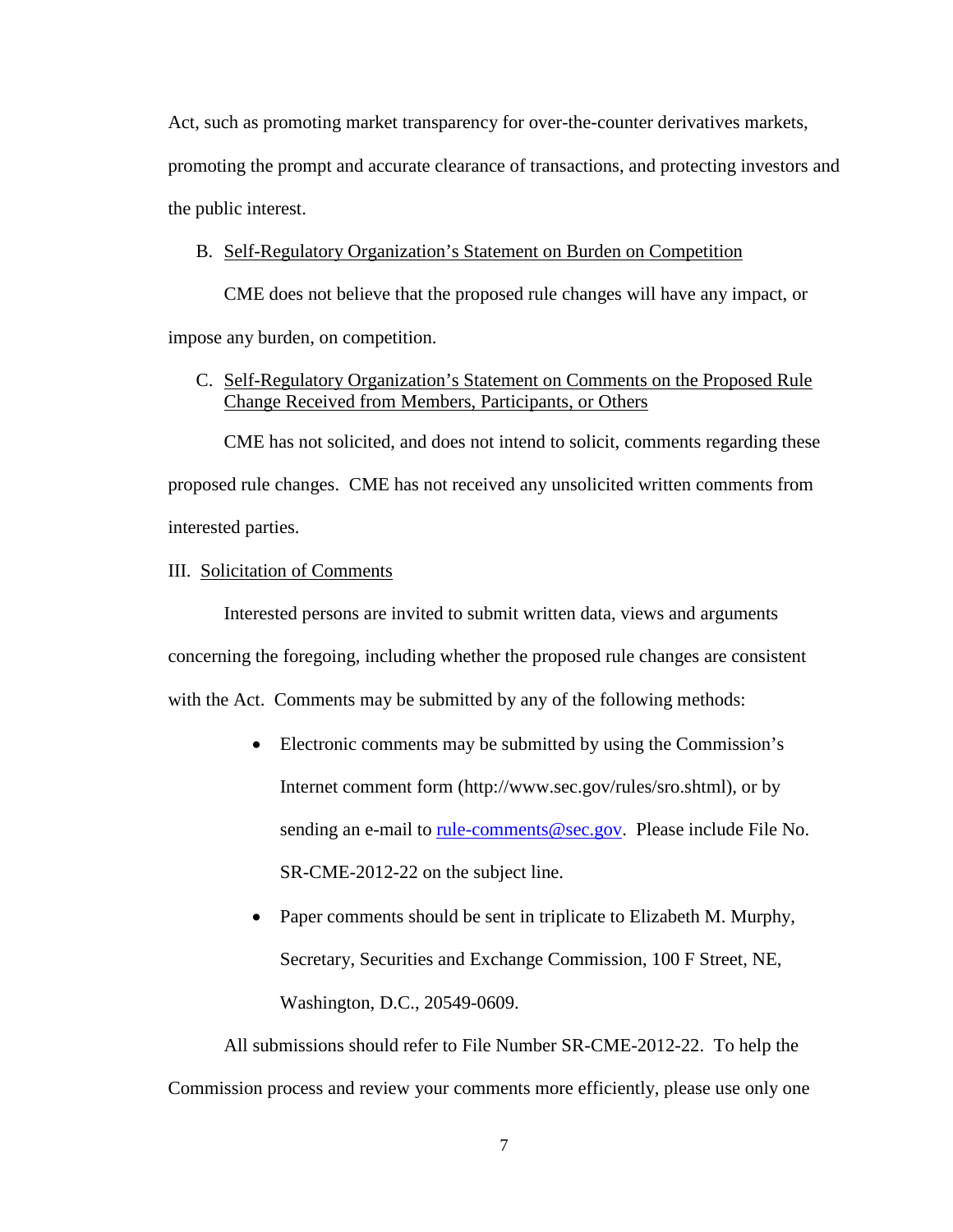method of submission. The Commission will post all comments on the Commission's Internet website (http://www.sec.gov/rules/sro.shtml). Copies of the submission, all subsequent amendments, all written statements with respect to the proposed rule changes that are filed with the Commission, and all written communications relating to the proposed rule changes between the Commission and any person, other than those that may be withheld from the public in accordance with the provisions of 5 U.S.C. 552, will be available for website viewing and printing in the Commission's Public Reference Room, 100 F Street, N.E., Washington, DC 20549, on official business days between the hours of 10:00 a.m. and 3:00 p.m. Copies of such filings also will be available for inspection and copying at the principal office of CME. All comments received will be posted without change; the Commission does not edit personal identifying information from submissions. You should submit only information that you wish to make available publicly.

All submissions should refer to File Number SR-CME-2012-22 and should be submitted on or before [insert date 21 days from publication in the Federal Register].

IV. Commission's Findings and Order Granting Accelerated Approval of Proposed Rule Change

Section 19(b) of the Act<sup>[7](#page-7-0)</sup> directs the Commission to approve a proposed rule change of a self-regulatory organization if it finds that such proposed rule change is consistent with the requirements of the Act and the rules and regulations thereunder applicable to such organization. The Commission concludes that the proposed rule changes are consistent with the requirements of the Act, in particular with the

<span id="page-7-0"></span> $^7$  15 U.S.C. 78s(b).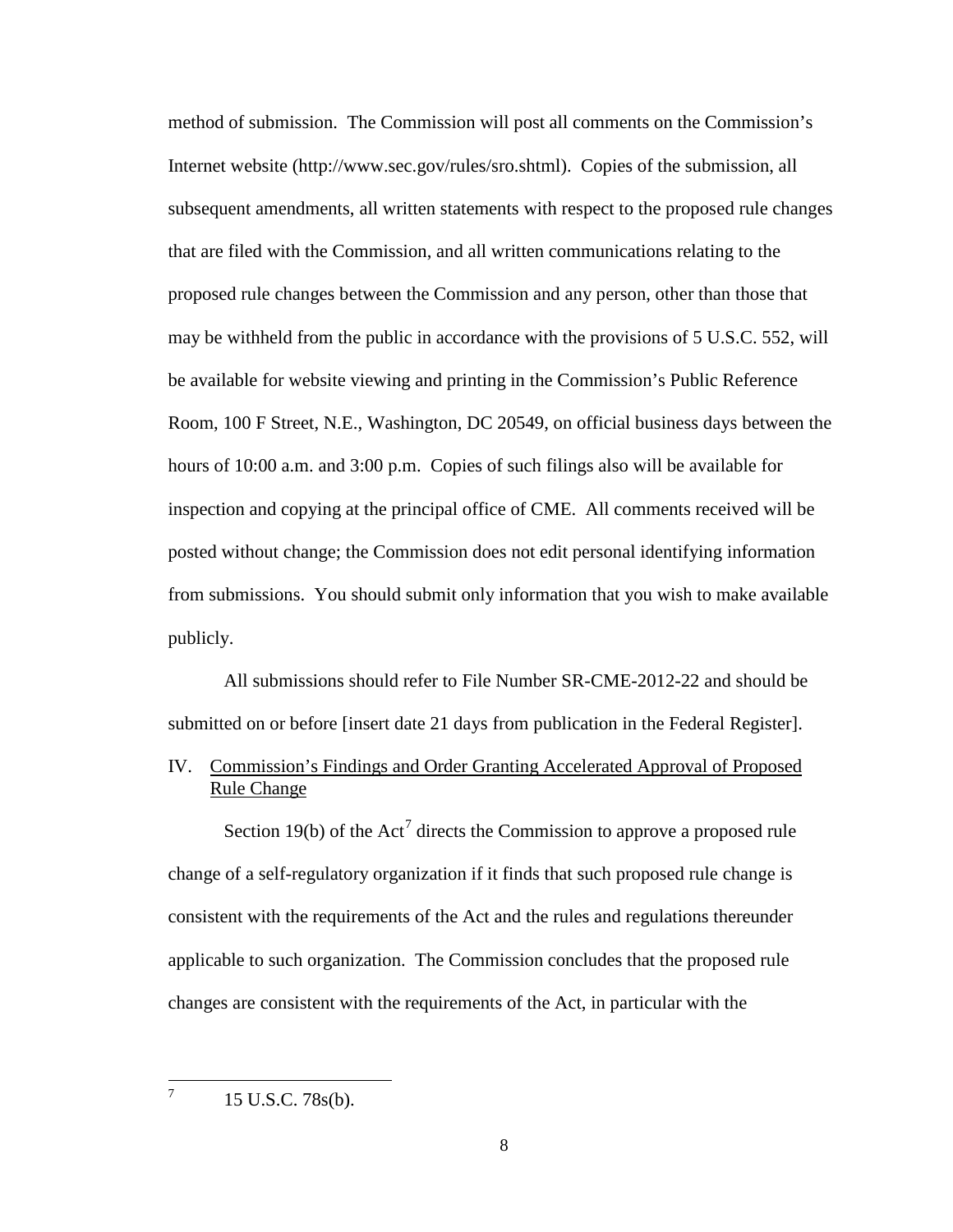requirements of Section 17A of the Act,<sup>[8](#page-8-0)</sup> and the rules and regulations thereunder applicable to CME. In particular, the Commission concludes that the proposed rule changes are consistent with Section  $17A(b)(3)(F)$  of the Act,<sup>[9](#page-8-1)</sup> which requires, among other things, that the rules of a clearing agency be designed to promote the prompt and accurate clearance and settlement of derivative agreements, contracts and transactions. It is the Commission's view that the proposed rule changes should allow CME to enhance its services in clearing IRS and interest rate futures products, thereby promoting the prompt and accurate clearance and settlement of derivative agreements, contracts and transactions.

In its filing, CME requested that the Commission approve these proposed rule changes on an accelerated basis, so they can become effective prior to August 31, 2012. CME has articulated three reasons for granting its request for accelerated approval. One, the products covered by this filing, and CME's operations as a derivatives clearing organization for such products, are regulated by the CFTC under the CEA. Two, the proposed rule changes affect the IRS swaps and interest rate futures that CME clears, and therefore relate solely to its swaps and futures clearing activities, and do not significantly relate to CME's functions as a clearing agency for security-based swaps. Three, CME believes the rules will benefit customers and the overall derivatives markets in the following ways: (i) by enabling customers who clear trades through CME to obtain the benefit of margin offsets between interest rate futures and IRS, thus reducing their trading costs and allowing for more efficient capital usage; (ii) by

<span id="page-8-0"></span><sup>&</sup>lt;sup>8</sup> 15 U.S.C. 78q-1. In approving these proposed rule changes, the Commission has considered the proposed rule changes' impact on efficiency, competition, and capital formation. See 15 U.S.C. 78c(f).

<span id="page-8-1"></span> $^{9}$  15 U.S.C. 78q-1(b)(3)(F).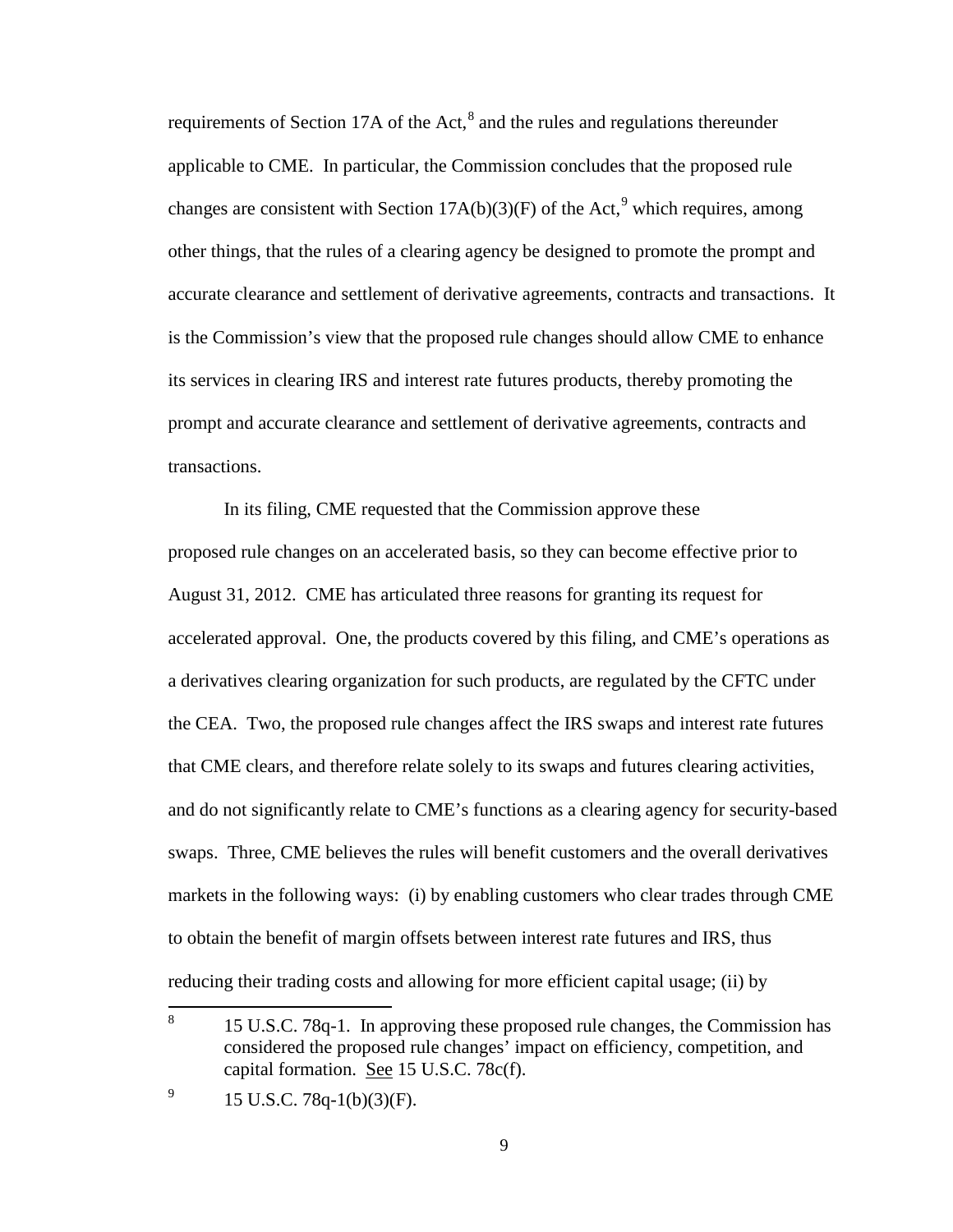improving the efficiency and effectiveness of risk management; and (iii) by encouraging greater utilization of clearing, thereby facilitating systemic risk reduction. CME contends that, as a result, the proposed rule changes will help to protect investors and the public interest.

The Commission concludes that there is good cause, pursuant to Section 19(b)(2) of the Act, $^{10}$  $^{10}$  $^{10}$  for approving the proposed rule changes prior to the thirtieth day after the date of publication of notice in the Federal Register because: (i) the proposed rule changes do not significantly affect any of CME's securities clearing operations (whether in existence or contemplated by its rules) or any related rights or obligations of CME or persons using such service; and (ii) the activity relating to CME's non-security clearing operations for which CME is seeking approval is subject to regulation by another federal regulator.

<span id="page-9-0"></span> $10$  15 U.S.C. 78s(b)(2).